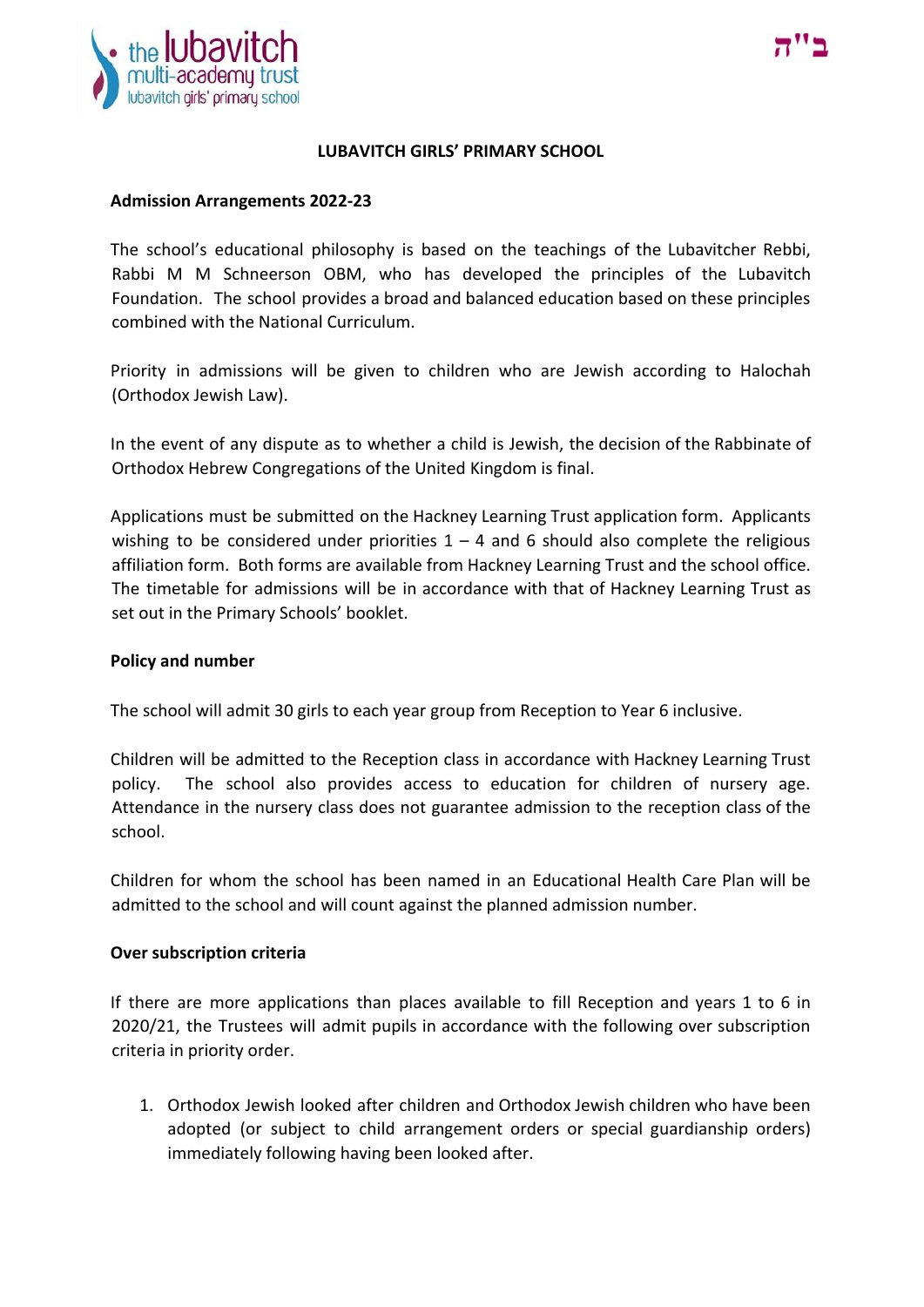- 2. Orthodox Jewish girls with a sister\* living at the same address who is currently on roll at the school and who will continue to be on roll after the proposed admission.
- 3. Orthodox Jewish girls with a sister\* on roll at the nursery attached to the school after the proposed admission.
- 4. Other Orthodox Jewish girls.
- 5. Other looked after children and other children who have been adopted (or subject to child arrangement orders or special guardianship orders) immediately after having been looked after. Previously looked after children are children who were looked after, but ceased to be so because they were adopted (or became subject to a child arrangement order of special guardianship orders).
- 6. Other Jewish girls
- 7. Other girls

\*This includes half sisters, step sisters and foster sisters who live permanently at the same address. This criterion does not apply to sisters in year 6 at the time of the reception of the application.

In the event of there being insufficient vacancies to admit all applicants in any of the categories detailed above, priority will be given to pupils living nearest to the school, as measured in a straight line.

For the purpose of calculating distances, addresses will be identified by using the geographical references as provided by the Borough Council in which the applicant lives. In the case of two applicants who live exactly the same distance from school, a lottery will be used as a tie-breaker.

## **Children below compulsory school age and deferred entry**

Parents who wish to defer their child's place into the reception class or for their child to attend part-time until later in the school year but not beyond the point at which they reach compulsory school age and not beyond the beginning of the final term of the school year should refer to the guidance in the Hackney Primary Schools booklet.

Parents of summer born children who wish to defer their child's start into the reception class until the next school year or wish to seek a place in-year outside of the child's normal age group should refer to the guidance in Hackney Primary schools booklet.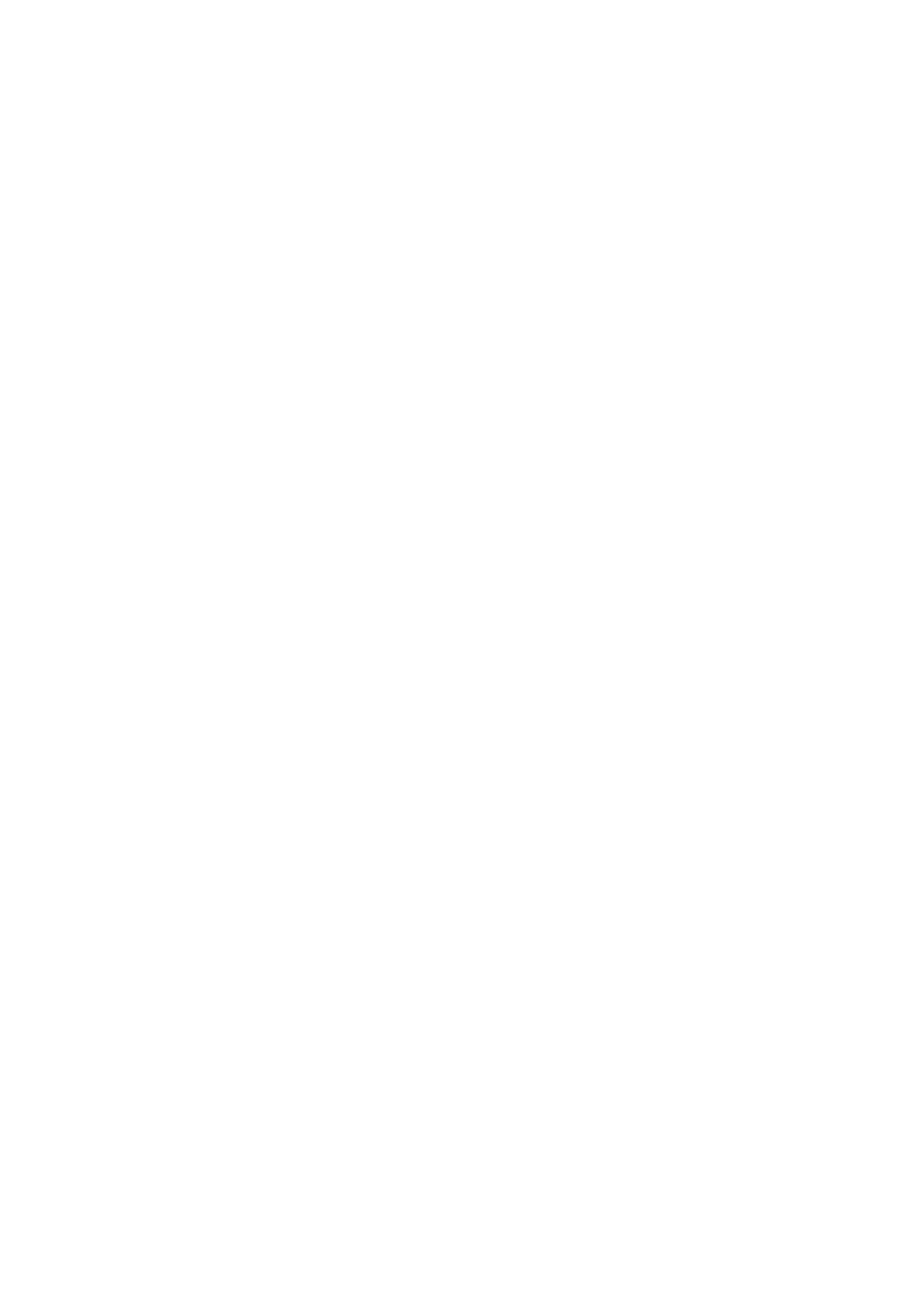

# **RELIGIOUS AFFILIATION FORM**

This form should be returned to the school at: 105-117 Stamford Hill, London N16 5RP. Tel: 0208 8000022. Email: admin.primarygirls@lubavitchmat.uk

The general application form should be sent to:

**Admissions Team, Hackney Learning Trust , Technology & Learning Centre (TLC), 1, Reading Lane, London E8 1GQ or complete on-line at www.learningtrust.co.uk/primaryguide**

| <b>SURNAME OF CHILD</b>                                                                                                                                         | <b>FORENAME</b> | <b>DATE OF BIRTH</b> |
|-----------------------------------------------------------------------------------------------------------------------------------------------------------------|-----------------|----------------------|
|                                                                                                                                                                 |                 |                      |
| <b>ADDRESS:</b><br><b>POST CODE:</b>                                                                                                                            |                 |                      |
| TEL:                                                                                                                                                            |                 |                      |
| <b>MOBILE:</b>                                                                                                                                                  |                 |                      |
| <b>EMAIL:</b>                                                                                                                                                   |                 |                      |
| <b>NAME(S) OF PARENT(S)</b>                                                                                                                                     |                 |                      |
| 1. FATHER                                                                                                                                                       |                 |                      |
| 2. MOTHER                                                                                                                                                       |                 |                      |
| <b>RELIGION OF CHILD:</b>                                                                                                                                       |                 |                      |
| MY CHILD IS ORTHODOX JEWISH. (This will be confirmed by the Dayan/Rabbi of<br>Lubavitch Foundation of London who will verify your information with the Rabbi of |                 |                      |
| your Synagogue or community)                                                                                                                                    |                 |                      |
| I hereby apply for a place a Lubavitch Girls' Primary School                                                                                                    |                 |                      |
| Signature:                                                                                                                                                      | date:           |                      |